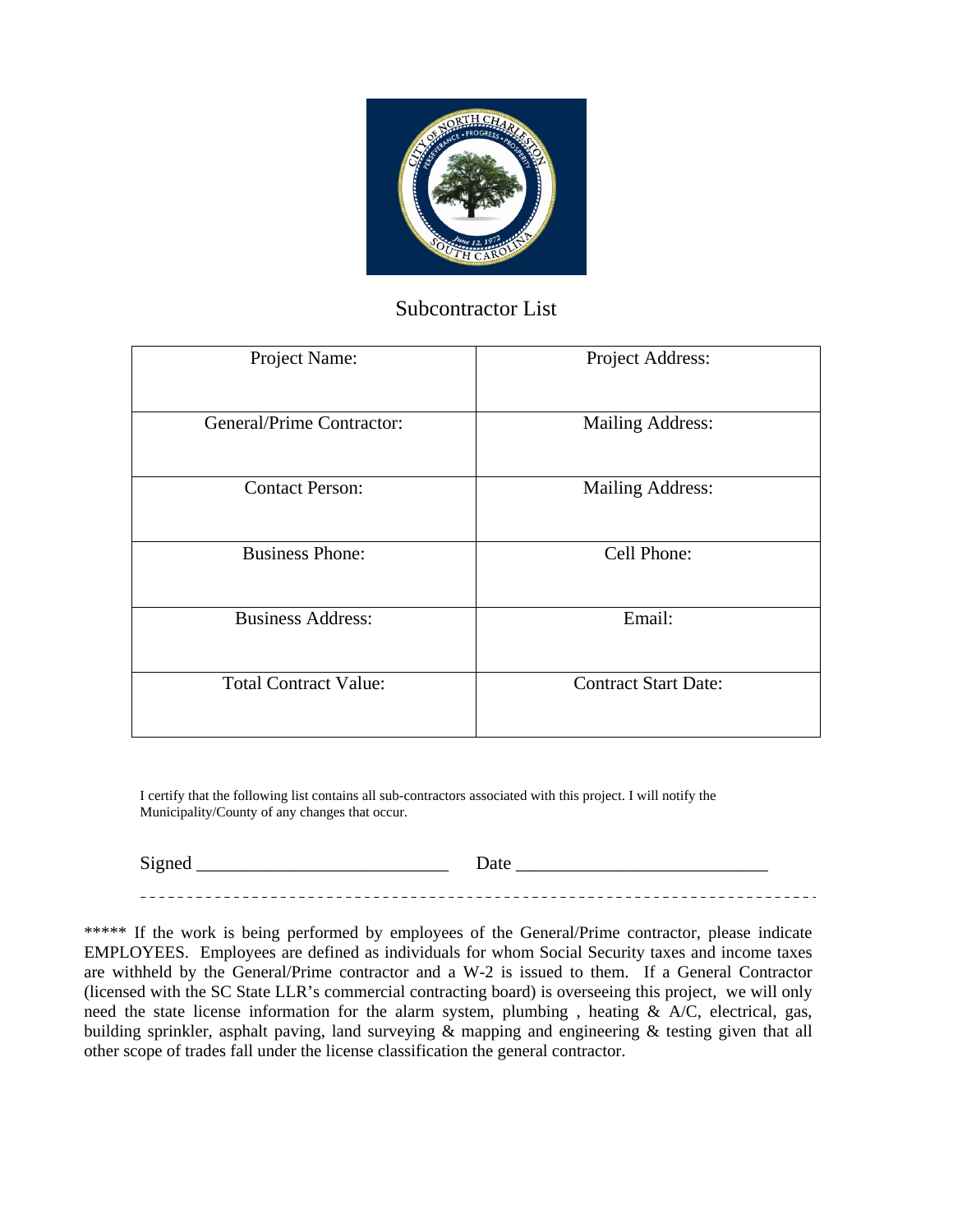## **PROJECT ADDRESS**: \_\_\_\_\_\_\_\_\_\_\_\_\_\_\_\_\_\_\_\_\_\_\_\_\_\_\_\_\_\_\_\_\_\_\_\_\_\_\_\_\_\_\_\_\_\_\_\_\_\_\_\_\_\_\_\_\_\_\_\_\_\_\_\_\_\_\_\_\_\_\_\_\_\_\_\_\_\_

| <b>CONTRACTORS</b><br><b>NAME</b>                  | <b>ADDRESS</b> | <b>BUSINESS</b><br><b>LICENSE</b><br><b>NUMBER</b> | <b>STATE</b><br><b>LICENSE</b><br><b>NUMBER</b> | <b>CONTRACT</b><br><b>VALUE</b> |
|----------------------------------------------------|----------------|----------------------------------------------------|-------------------------------------------------|---------------------------------|
| LOT<br><b>CLEARING/GRADING</b>                     |                |                                                    | N/A                                             |                                 |
| <b>LAYOUT, DIG &amp; POUR</b><br><b>FOUNDATION</b> |                |                                                    |                                                 |                                 |
| <b>MASON-BLOCK</b>                                 |                |                                                    |                                                 |                                 |
| <b>MASON - VENEER</b>                              |                |                                                    |                                                 |                                 |
| PEST CONTROL<br><b>CONTRACTOR</b>                  |                |                                                    | N/A                                             |                                 |
| <b>FRAME CARPENTER</b>                             |                |                                                    |                                                 |                                 |
| <b>STEEL FRAMING</b>                               |                |                                                    |                                                 |                                 |

| <b>CONTRACTOR'S</b>     | <b>ADDRESS</b> | <b>BUSINESS</b> | <b>STATE</b>   | <b>CONTRACT</b> |
|-------------------------|----------------|-----------------|----------------|-----------------|
| <b>NAME</b>             |                | <b>LICENSE</b>  | <b>LICENSE</b> | <b>VALUE</b>    |
|                         |                | <b>NUMBER</b>   | <b>NUMBER</b>  |                 |
| <b>ROOFER</b>           |                |                 |                |                 |
|                         |                |                 |                |                 |
|                         |                |                 |                |                 |
| <b>DOORS/LOCKSMITH</b>  |                |                 |                |                 |
|                         |                |                 |                |                 |
|                         |                |                 | N/A            |                 |
| <b>WINDOWS/GLASS</b>    |                |                 |                |                 |
|                         |                |                 |                |                 |
|                         |                |                 |                |                 |
| <b>MIRROR'S</b>         |                |                 |                |                 |
|                         |                |                 |                |                 |
|                         |                |                 | N/A            |                 |
| <b>CLOSET/PANTRY</b>    |                |                 |                |                 |
| <b>SHELVING</b>         |                |                 |                |                 |
|                         |                |                 |                |                 |
|                         |                |                 |                |                 |
| <b>FIRE PLACE</b>       |                |                 |                |                 |
|                         |                |                 |                |                 |
|                         |                |                 |                |                 |
| <b>ALARM SYSTEM</b>     |                |                 |                |                 |
|                         |                |                 |                |                 |
|                         |                |                 |                |                 |
| <b>PLUMBING</b>         |                |                 |                |                 |
|                         |                |                 |                |                 |
|                         |                |                 |                |                 |
| <b>HEATING &amp; AC</b> |                |                 |                |                 |
|                         |                |                 |                |                 |
|                         |                |                 |                |                 |
|                         |                |                 |                |                 |
| <b>ELECTRICAL</b>       |                |                 |                |                 |
|                         |                |                 |                |                 |
|                         |                |                 |                |                 |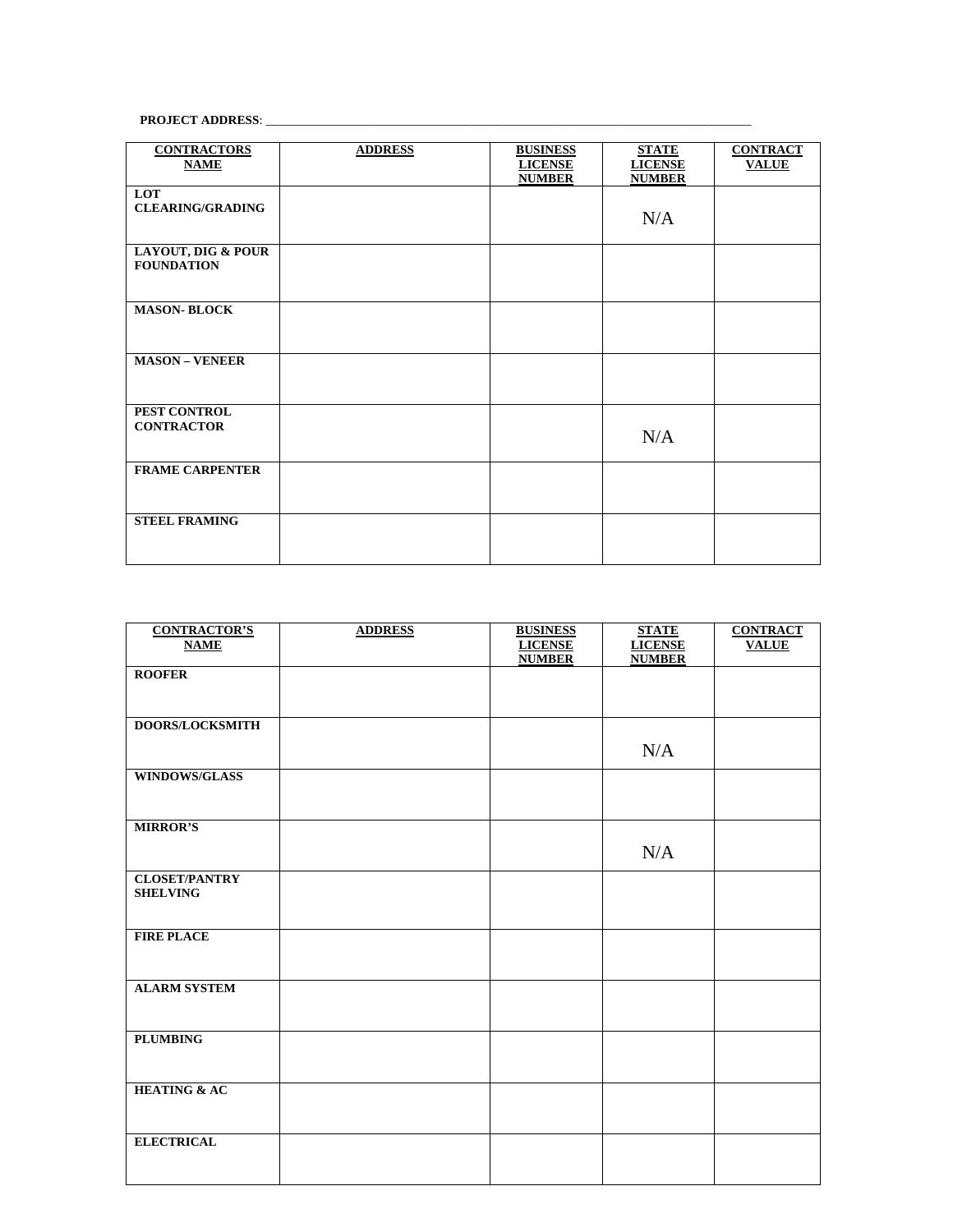| <b>GAS FITTER</b>                   |  |     |  |
|-------------------------------------|--|-----|--|
|                                     |  |     |  |
| <b>BUILDING</b><br><b>SPRINKLER</b> |  |     |  |
|                                     |  |     |  |
| <b>INSULATION</b>                   |  |     |  |
|                                     |  |     |  |
| <b>SIDING</b>                       |  |     |  |
| (VINYL, BOARD,<br>PLANK, STUCCO,    |  |     |  |
| ETC)                                |  |     |  |
| <b>ELEVATOR</b>                     |  |     |  |
|                                     |  | N/A |  |
| <b>DRYWALL</b>                      |  |     |  |
| <b>INSTALLER</b>                    |  |     |  |
| <b>DRYWALL FINISHER</b>             |  |     |  |
|                                     |  |     |  |
| <b>TRIM CARPENTER</b>               |  |     |  |
|                                     |  |     |  |
| <b>CABINET</b>                      |  |     |  |
| <b>MAKER/INSTALLER</b>              |  |     |  |
|                                     |  |     |  |

| <b>CONTRACTOR'S</b><br><b>NAME</b>      | <b>ADDRESS</b> | <b>BUSINESS</b><br><b>LICENSE</b><br><b>NUMBER</b> | <b>STATE</b><br><b>LICENSE</b><br><b>NUMBER</b> | <b>CONTRACT</b><br><b>VALUE</b> |
|-----------------------------------------|----------------|----------------------------------------------------|-------------------------------------------------|---------------------------------|
| <b>PAINTER</b>                          |                |                                                    |                                                 |                                 |
| <b>INTERIOR WALL</b><br><b>COVERING</b> |                |                                                    |                                                 |                                 |
| <b>WOOD FLOOR</b><br><b>INSTALLER</b>   |                |                                                    |                                                 |                                 |
| <b>TILE FLOOR</b><br><b>INSTALLER</b>   |                |                                                    |                                                 |                                 |
| <b>VINYL FLOOR</b><br><b>INSTALLER</b>  |                |                                                    |                                                 |                                 |
| <b>CARPET INSTALLER</b>                 |                |                                                    |                                                 |                                 |
| <b>GARAGE DOOR</b><br><b>INSTALLER</b>  |                |                                                    | N/A                                             |                                 |
| YARD SPRINKLER<br><b>INSTALLER</b>      |                |                                                    | N/A                                             |                                 |